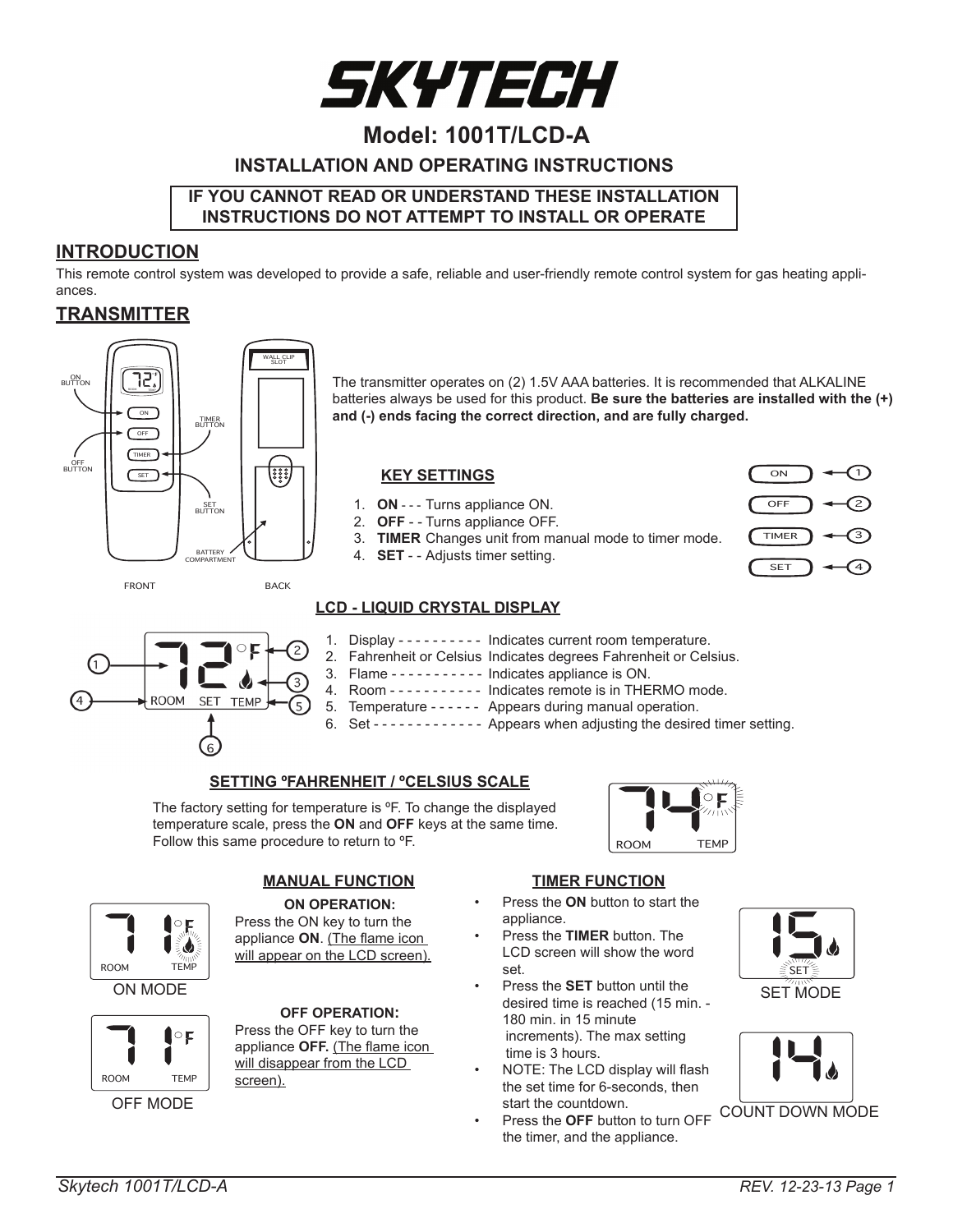#### **TEMPERATURE UPDATING FEATURE**

This remote control has a temperature updating feature built into its software. The transmitter reads the room temperature every 2-minutes, then updates the room temperature on the LCD screen.

### **RECEIVER**

Install the 4 AA-size batteries supplied with the unit. It is recommended that ALKALINE batteries always be used for this product. **Be sure the batteries are installed with the (+) and (-) ends facing the correct direction.**

The remote receiver has a 3-position slide switch for selecting the mode of operation **ON/REMOTE/OFF**

- **ON**: will manually turn on appliance.
- **REMOTE:** will allow use of handheld transmitter. If the system does not respond to the transmitter on initial use, check the battery positions in the remote. If that does not work, see the SECURITY CODE section.
- **OFF:** will disable the remote receiver.
- It is suggested that the slide switch be placed in the OFF position if you will **be away from your home for an extended period of time.**



#### **INSTALLATION**

The remote receiver can be either wall-mounted in a standard plastic switch box (not metal) or placed on or near the fireplace hearth. Preferably, the remote receiver should be wall-mounted in a plastic switch box, as this will protect its electronic components from the heat produced by the gas appliance. The remote receiver should be kept away from temperatures exceeding 130° F. Battery life is also significantly shortened if batteries are exposed to temperatures 130ºF or higher.

Before installation make sure the remote receiver slide switch is in the **OFF** position. After installation be sure that the slide switch is moved to the **REMOTE** position.

## **WARNING**

This remote control system must be installed exactly as outlined in these instructions. Read all instructions completely before attempting installation. Follow instructions carefully during installation. Any modifications of this remote control or any of its components will void the warranty and may pose a fire hazard.

Consult gas appliance manufacturer's instructions and wiring schematics for proper placement of all wires. All electronic modules are to be wired to manufacturer's specifications.

The following wiring diagrams are for illustration purpose only. Follow instructions from manufacturer of gas valve and/or electronic module for correct wiring procedures. Improper installation of electric components can cause damage to electronic module, gas valve and remote receiver.

#### **MOUNTING THE REMOTE RECEIVER**

#### *WALL MOUNT*

When wall mounting the remote receiver, longer wires (not included) are required to connect to the gas valve or electronic module. These wires must:

- Be at least 18 Gauge (AWG)
- Be no longer than 20-feet
- Have no splices

To attach Cover Plate to Receiver Box:



Position the receiver as shown in diagram to the left with lower tab on cover plate inserted into groove of receiver (Ensure the LEARN hole on cover plate properly aligns with remote receiver). Pull receiver up and snap into top tab of cover plate.

Position the cover plate so the word ON is facing up; then, install the remote receiver into the plastic switch-box using the two long screws provided. Push the white button over the receiver slide switch.

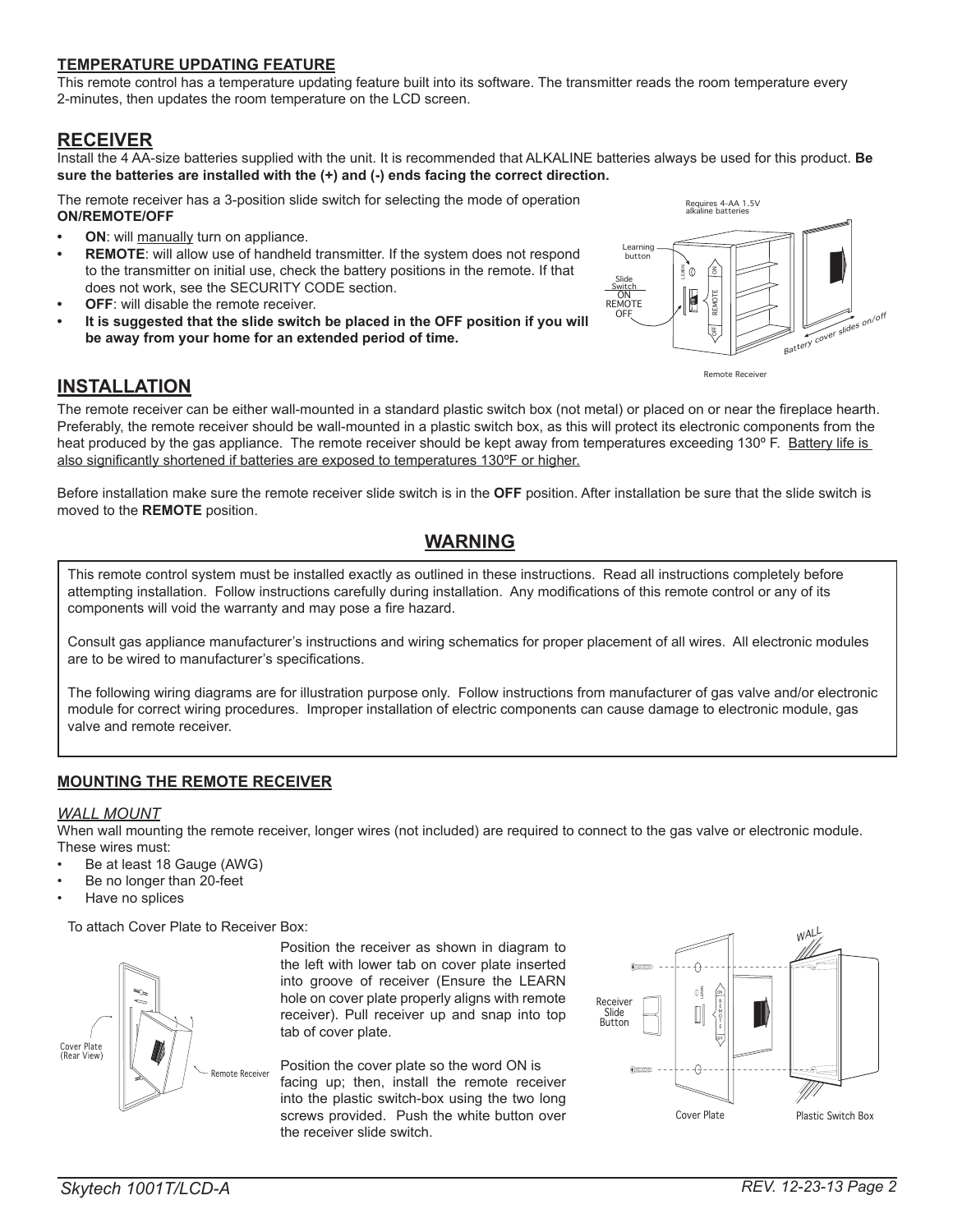#### *HEARTH MOUNT*

- The remote receiver can be placed on the fireplace hearth or under the
- fireplace behind the control access panel.
- Use the wires attached to the remote receiver to connect to the gas valve or the electric module (piggyback connectors have both male & female terminals for flexibility).
- Be sure that the connectors do not touch each other or other bare metal surfaces; this will cause the appliance to turn on. The connectors may be wrapped with electrical tape to prevent this.

#### **WIRING INSTRUCTIONS**

A qualified electrician should install the remote control system.

#### *WIRING MILLIVOLT VALVES*



- Connect one wire from the remote receiver to the TH terminal on the gas valve.
	- Connect the other wire from the remote receiver to the TH/TP terminal on the gas valve.

Remote Receiver Wire terminals

OFF

 $\circ$ 

ON

REMOTE

.<br>Piggyba<br>Connect

Receiv<br>Slide Button

#### *MILLIVOLT SYSTEM CHECK*

- Ensure that the pilot flame is lit.
- Slide the 3-position button on the remote receiver to the **ON** position. The main gas flame (i.e., the fire) should ignite.
- Slide the button to **OFF**. The main flame should extinguish (the pilot flame will remain on).
- Slide the button to **REMOTE**, then press the **ON** button on the transmitter to change the system to on. The main gas flame should ignite.

#### *WIRING ELECTRONIC SPARK IGNITIONS*



The remote control receiver can be connected, in series, to a 24VAC transformer to the TR (transformer) terminal on the ELECTRONIC MODULE. Connect the hot wire from the 24VAC transformer to either of the wire terminals on the remote receiver. Connect another wire between the other receiver wire terminal and the TH (thermostat) terminal on the ELECTRONIC MODULE.

#### *ELECTRONIC SPARK SYSTEM CHECK*

- Slide the 3-position button on the remote receiver to the **ON** position. The spark electrode should begin sparking to ignite the pilot. After the pilot flame is lit, the main gas valve should open and the main gas flame should ignite.
- Slide the button to **OFF**. The main gas flame and pilot flame should both extinguish.
- Slide the button to **REMOTE**, then press the **ON** button on the transmitter to change the system to on. The spark electrode should begin sparking to ignite the pilot. After the pilot is lit, the main gas valve should open and the main gas flame should ignite.

## **CP (CHILDPROOF) FEATURE**

This remote control includes a childproof feature that allows the user to "lock-out" operations from the Transmitter.

- To activate and de-activate the childproof feature, press and hold the **ON** button and the **TIMER** button at the same time for
- 5-seconds. The letters "CP" will appear in the TEMP frame on the LCD screen when childproof mode is activated.
- "CP" will appear on the LCD screen if any button is pressed while childproof mode is engaged.
- When this mode is engaged, all auto settings go on without interruption (like thermostat). Only manual functions are prevented.

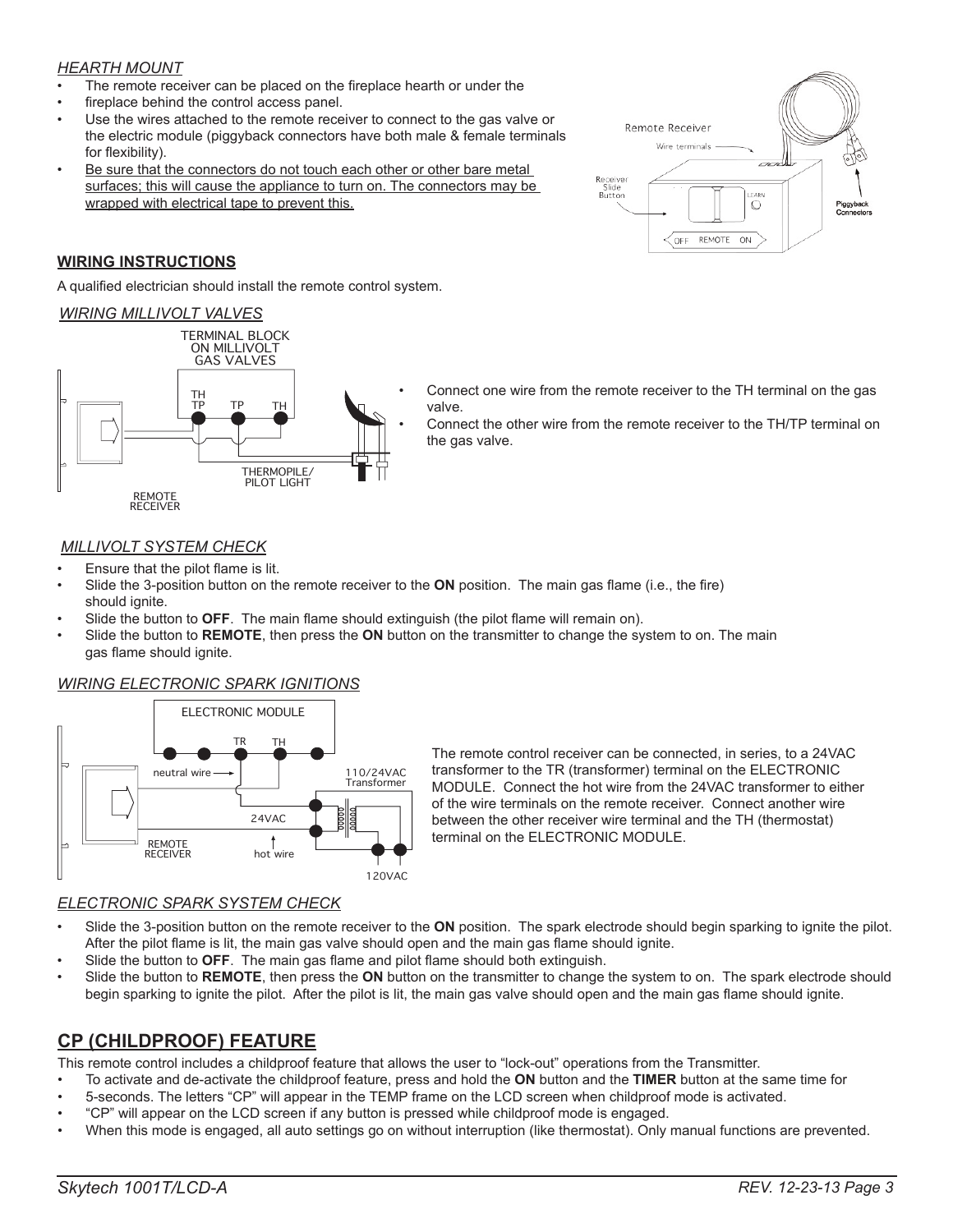## **LEARNING TRANSMITTER TO RECEIVER**

Each transmitter uses a unique security code. It will be necessary to press the LEARN button on the receiver to accept the transmitter security code upon initial use, if batteries are replaced, or if a replacement transmitter is purchased from your dealer or the factory. In order for the receiver to accept the transmitter security code, be sure the slide button on the receiver is in the REMOTE position; the receiver will not LEARN if the slide switch is in the ON or OFF position. The LEARN button in located on the front face of the receiver; inside the small hole labeled LEARN. Using a small screwdriver or end of a paperclip gently press and release the black LEARN button inside the hole. When you release the LEARN button the receiver will emit an audible "beep". After the receiver emits the beep press the transmitter ON button and release. The receiver will emit several beeps indicating that the transmitter's code has been accepted into the receiver.

**NOTE:** This receiver can hold up to 3 transmitter codes. This is for the times when a second hand held transmitter or a wall transmitter is required.

## **COMMUNICATION - SAFETY - TRANSMITTER - (C/S - T/X)**

This remote control has a COMMUNICATION –SAFETY function built into its software to ensure the transmitter and receiver are communicating normally.

In all operating modes, the transmitter sends an RF signal every fifteen minutes to the receiver indicating that the transmitter is within the normal operating range of 20-feet. Should the receiver NOT receive this signal, the receiver will begin a 2 hour countdown. If the receiver does not receive a signal from the transmitter in 2 hours, the receiver will shut off the appliance. The receiver will then emit a series of rapid "beeps" for a period of 10 seconds. Then after 10 seconds of rapid beeping, the receiver will continue to emit a single "beep" every 4 seconds until a transmitter **ON**, **OFF** or **MODE** Button is pressed to reset the receiver.

## **TRANSMITTER WALL CLIP**

The transmitter can be hung on a wall using the clip provided.

- Wood Drill 1/8'' pilot holes and install with screws provided.
- Plaster/Wallboard Drill 1/4'' holes, then install with the screws provided.

## **BATTERY LIFE**

Life expectancy of the alkaline batteries in the transmitter and receiver should be at least 12 months. Check and replace all batteries:

- Annually.
- When operating range becomes reduced.
- When transmissions are not received by the remote receiver.
- If the remote receiver batteries measure less than 5.3 volts (all four batteries in combination).
- If the hand held transmitter batteries measure less than 2.5 volts (both batteries in combination).

## **TROUBLE SHOOTING**

If you encounter problems with your fireplace system, the problem may be with either the fireplace itself or with this remote. Review the fireplace manufacturer's operation manual to make sure all connections are properly made. Then check the operation of the remote in the following manner:

- Make sure all batteries are correctly installed in the transmitter and receiver. Also check if the batteries are fully charged.
- Check batteries in transmitter to make sure contacts are touching (+) and (-) ends of battery. Bend metal contacts in for tighter fit. • Ensure receiver and transmitter is within 20 to 25-foot operating range.
- 
- Keep receiver from temperatures exceeding 130º F. Battery life will be shortened if exposed to high temperatures.
- If receiver is installed in a tightly enclosed metal surrounding, the operating distance will be shortened.
- Make sure the hand-held transmitter and remote receiver are communicating properly (See LEARNING TRANSMITTER TO RECEIVER section).

## **FCC REQUIREMENTS**

## **NOTE: THE MANUFACTURER IS NOT RESPONSIBLE FOR ANY RADIO OR TV INTERFER-ENCE CAUSED BY UNAUTHORIZED MODIFICATIONS TO THIS EQUIPMENT. SUCH MODIFI-CATIONS COULD VOID THE USER'S AUTHORITY TO OPERATE THE EQUIPMENT.**

**FOR TECHNICAL SERVICE, CALL:**

**U.S. INQUIRIES** (855) 498-8324 or (260) 459-1703 For Sales: (888) 672-8929 WEB SITE: www.skytechpg.com

## **CANADIAN INQUIRIES**

(877) 472 -3923

 $\circ$ WALL CLIP (;;;)

 $\circ$ 

BATTERY COMPARTMENT

WALL CLIP SLOT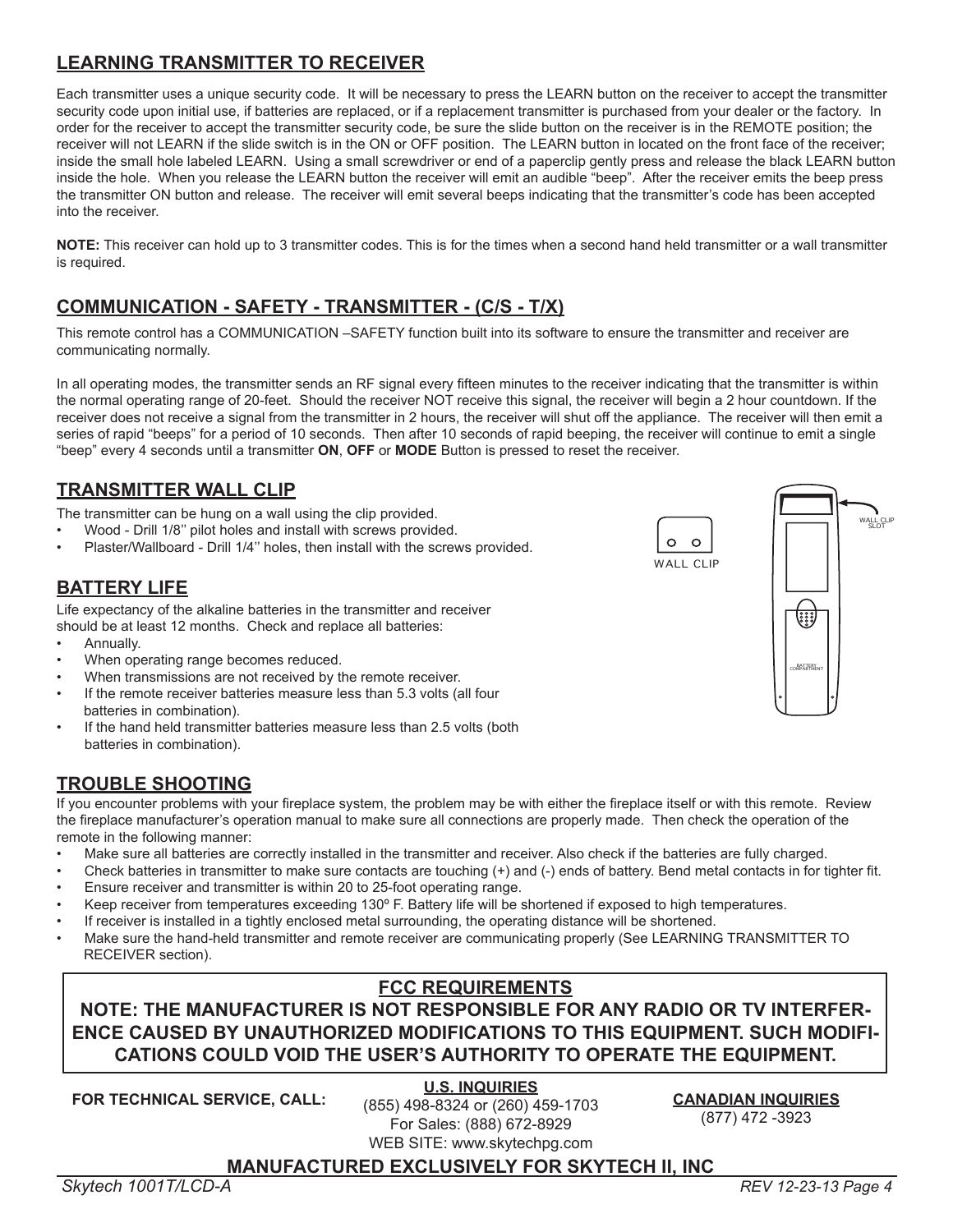## **Limited Lifetime Warranty**

SKYTECH warrants the SKYTECH REMOTE CONTROL SYSTEM for a Limited Lifetime of the original owner of this system. This warranty is not transferable to another person it is for the original purchaser of the product. Should any part fail because of defective workmanship or material from the original date of purchase. SKYTECH will repair or, at SKYTECH option, replace the defective parts.

Replacement parts will be available at no charge for the first (5) five years of this warranty, and will be available at market cost for the Lifetime of the product to that original owner. If SKYTECH does not have the parts for an individual model, then a replacement SYSTEM will be provided. At no charge for the first (5) five years and sold at market cost for the Lifetime of that product to the original owner**.**

The Owner must provide a bill of sale, cancelled check, or payment record should be kept to verify purchase date and establish warranty period. Travel, diagnostic cost, service labor to repair the defective SYSTEM, and freight charges on warranty parts to and from the factory will be the responsibility of the owner. SKYTECH will not be responsible for labor charges and/or damage incurred in installation, repair, replacement, or for incidental or consequential damages. Batteries and any damage caused by them are not covered by them are not covered by this warranty.

This warranty does not cover claims, which do not involve defective workmanship or materials.

Damage to the SYSTEM caused by accident, misuse, abuse, or installation error, whether performed by a contractor, Service Company, or owner, is not covered by this warranty. Modification of the SKYTECH product will void this warranty.

IN NO EVENT SHALL SKYTECH BE LIABLE FOR INCIDENTAL AND CONSEQUENTIAL INCLUDING THE IMPLIED WARRANTIES OF MERCHANTABILITY AND FITNESS, ARE LIMITED TO THE DURATION OF THIS WRITTEN WARRANTY. THIS WARRANTY SUPERSEDES ALL OTHER ORAL OR WRITTEN WARRANTIES.

Some States do not allow the exclusion or limitation of incidental and consequential damages or limitation on how long an implied warranty lasts, so the above limitation may not apply to you. This warranty gives you specific rights and you may have other rights, which vary from state, province, and nation.

#### **How to Obtain Service**:

Contact SKYTECH or your SKYTECH Dealer direct with the following information:

- o Name, Address, Telephone Number of Owner
- o Date of Purchase, Proof of Purchase
- o Model Name, Date Code of Product and any relevant information or circumstances, concerning installation, mode of operation and/or when defect was noted

 $\alpha$  ,  $\alpha$  ,  $\alpha$ 

. . . . .

Back of Remote Date Code Sample  $\overline{a}$  ,  $\overline{a}$  ,  $\overline{a}$  ,  $\overline{a}$  ,  $\overline{a}$  ,  $\overline{a}$  ,  $\overline{a}$  ,  $\overline{a}$  ,  $\overline{a}$  ,  $\overline{a}$  ,  $\overline{a}$  ,  $\overline{a}$  ,  $\overline{a}$  ,  $\overline{a}$  ,  $\overline{a}$  ,  $\overline{a}$  ,  $\overline{a}$  ,  $\overline{a}$  ,  $\overline{a}$  ,  $\overline{a}$  ,

Warranty claim process will start with all of this information. SKYTECH will reserve the right to physically inspect the product for defects, by authorized representatives.

| Print information and detach at dotted line for return to: Skytech. 9230 Conservation Way. Fort Wayne. IN 46809 |  | Telephone: (888) 672-8929 |
|-----------------------------------------------------------------------------------------------------------------|--|---------------------------|

#### **Warranty Information**

| Purchase Date: Noted that the set of the set of the set of the set of the set of the set of the set of the set of the set of the set of the set of the set of the set of the set of the set of the set of the set of the set o | Model: with a series of the series of the series of the series of the series of the series of the series of the | Date Code: <u>______________</u> | 130 12345 61<br>l8l9h0 <b>l⊌</b> h2l                             |
|--------------------------------------------------------------------------------------------------------------------------------------------------------------------------------------------------------------------------------|-----------------------------------------------------------------------------------------------------------------|----------------------------------|------------------------------------------------------------------|
|                                                                                                                                                                                                                                |                                                                                                                 |                                  | 1-12 is Month Product was Made<br>13&14 is Year Product was Made |
|                                                                                                                                                                                                                                |                                                                                                                 | Phone: <u>________________</u>   | Sample date code is 1311                                         |
|                                                                                                                                                                                                                                |                                                                                                                 |                                  |                                                                  |
| City:                                                                                                                                                                                                                          | State/Prov.                                                                                                     |                                  | Zip/Postal Code:                                                 |

*Please send a Proof of Purchase (original receipt) copy along with your warranty form.*